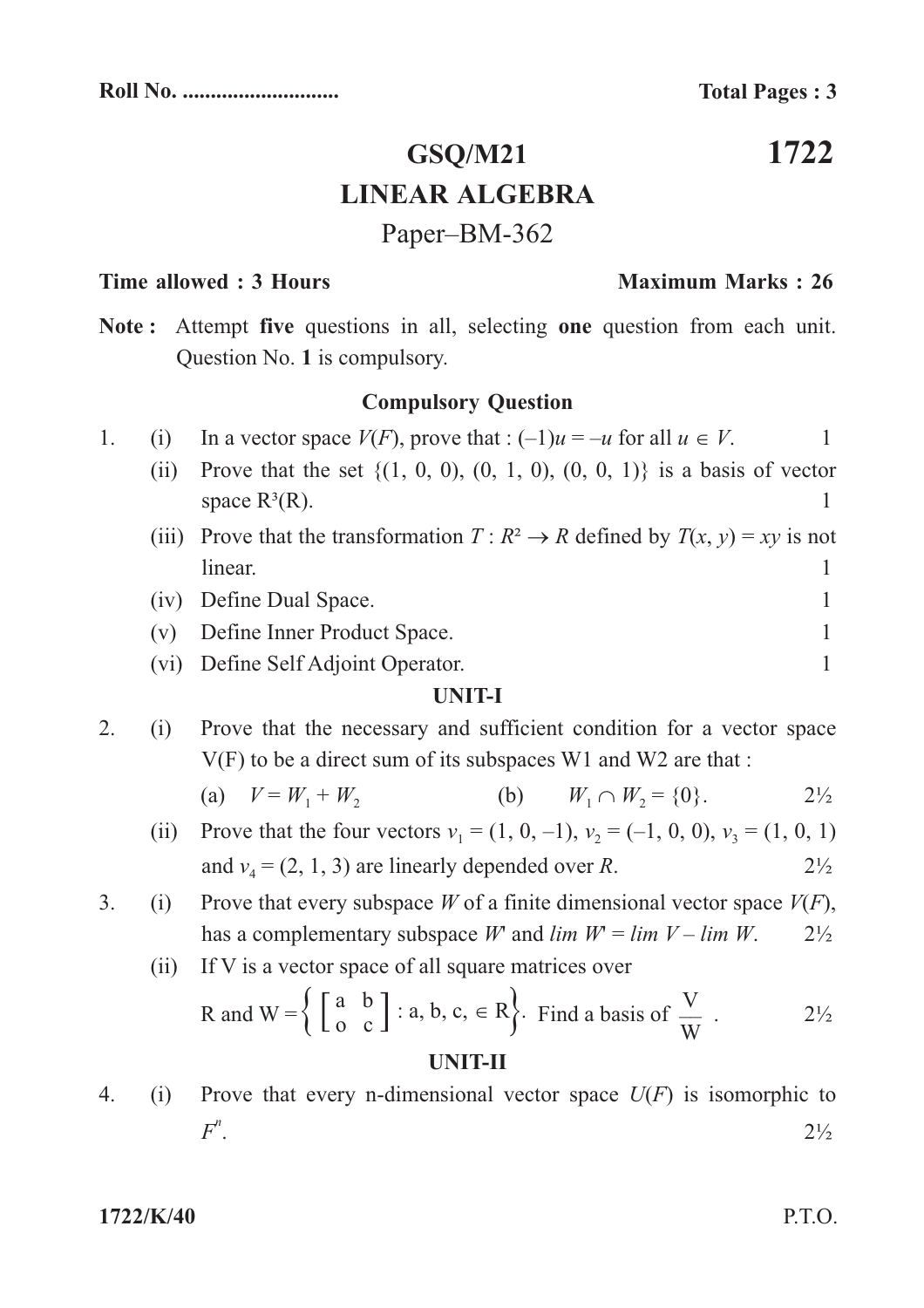- (ii) If  $T: U(F) \to V(F)$  is a linear transformation, then prove that : Rank  $T +$  Nullity  $T = \lim U$ . 2<sup>1</sup>/<sub>2</sub>
- 5. (i) Let  $S = \{v_1, v_2, v_3\}$  be a basis of  $v_3(R)$ , defined by  $v_1 = (-1, 1, 1)$ ,  $v_2 = (1, -1, 1), v_3 = (1, 1, -1)$ . Find the dual basis of S. 2<sup>1</sup>/<sub>2</sub>
	- (ii) If V is a finite dimensional vector space and W be a subspace of V, then prove that  $A[A(w)] = W$ . 2<sup>1</sup>/<sub>2</sub>

#### **UNIT-III**

6. (i) Let 
$$
T_1: R^3 \to R^2
$$
 such that  $T_1(x, y, z) = (x + y + z, x + y)$   
 $T_2: R^3 \to R^2$  such that  $T_2(x, y, z) = (2x + z, x + y)$ 

 $T_3: R^3 \to R^2$  such that  $T_3(x, y, z) = (2y, x)$ 

Find a formula defining the transformation  $2T_1 - 3T_2 + 4T_3$ . Also find the image of  $(-1, 0, 3)$  under this map and show that  $T_1$ ,  $T_2$ ,  $T_3$  are linearly independent. 2<sup>1</sup>/<sub>2</sub>

- (ii) Let  $T: \mathbb{R}^3 \to \mathbb{R}^3$  be a linear operator defined by  $T(x, y, z) = (x 3y 2z, z)$  $y - 4z$ , z). Show that T is invertible and find  $T^{-1}$ . 2<sup>1</sup>/<sub>2</sub>
- 7. (i) Write the matrix of linear transformation  $T: p_3(x) \to p_2(x)$  defined by  $T(a_0 + a_1x + a_2x^2 + a_3x^3) = a_3 + (a_1 + a_3)x + (a_0 + a_1)x^2$  relative to the basis  $B = \{1, x - 1, (x - 1)^2, (x - 1)^3 \text{ and } B^1 = \{1, x, x^2\}.$  2<sup>1</sup>/<sub>2</sub>
	- (ii) Let  $T: \mathbb{R}^3 \to \mathbb{R}^3$  be a linear transformation such that :

$$
A = \begin{bmatrix} 3 & 1 & 7 \\ 0 & 2 & 6 \\ 0 & 0 & 5 \end{bmatrix}
$$

is a matrix of T with respect to ordered basis  $\{(1, 2, 3), (1, 2, 0),\}$  $(1, 0, 0)$ . Determine the Eigen values and Eigen vectors for T.  $2\frac{1}{2}$ 

#### **UNIT-IV**

8. (i) Let V be an inner product space, then prove that :  
\n
$$
\|u + v\| \le \|u\| + \|v\|.
$$
\n2<sup>1</sup>/<sub>2</sub>

#### (ii) Let S be a subset of an inner product space  $V$  then show that :  $S' = S''$ . 2½  $S^1 = S^{111}$ .

9. (i) Let *W* be a subspace of an inner product space  $V(F)$ . If  $\{u_1, u_2, \ldots, u_n\}$ is an orthonormal basis of W and  $\{v_1, v_2, \dots, v_m\}$  is an orthonormal

**1722/K/40** 2